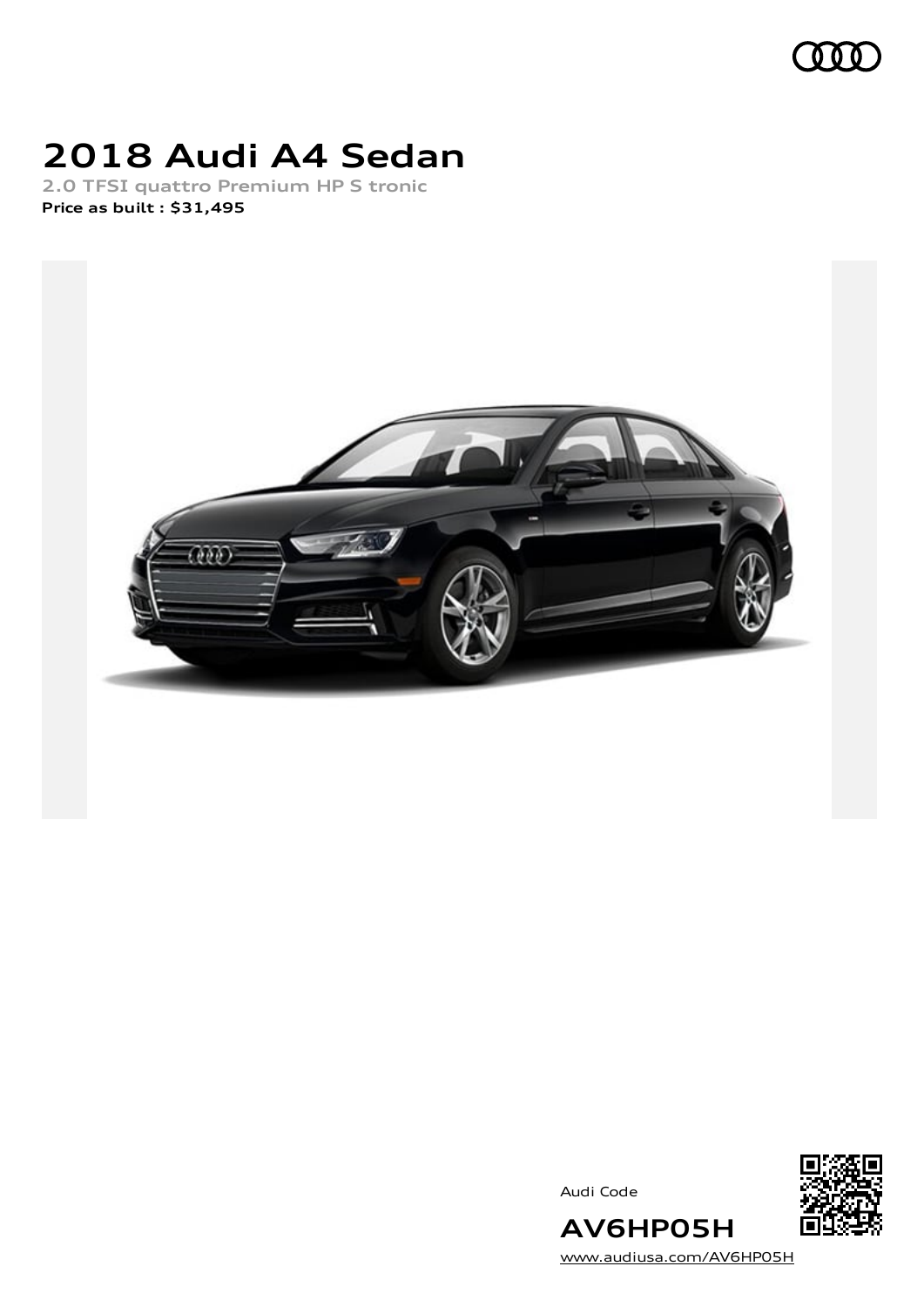## **Summary**

**Audi 2018 Audi A4 Sedan** 2.0 TFSI quattro Premium HP S tronic

**Price as buil[t](#page-10-0)** \$31,495

## **Exterior colour**

Mythos Black metallic

#### **Interior colour**

| Seats     | Nougat Brown |
|-----------|--------------|
| Dashboard | Black        |
| Carpet    | Black        |
| Headliner | Black        |

### **Technical Specifications**

| Engine type                  | Four-cylinder                                 |
|------------------------------|-----------------------------------------------|
| stroke                       | Displacement/Bore and 1,984/82.5 x 92.8 cc/mm |
| Torque                       | 273 @ 1,600-4,500 lb-ft@rpm                   |
| Top track speed              | 130 mph mph $1$                               |
| Acceleration (0 - 60<br>mph) | 5.6 seconds seconds                           |
| Recommended fuel             | Premium                                       |



### **Further Information**

| Warranty        |              |  |
|-----------------|--------------|--|
|                 | No           |  |
| Mileage         | 30,878 miles |  |
| Type of vehicle | Used car     |  |
|                 |              |  |

#### **Audi Code** AV6HP05H

**Your configuration on www.audiusa.com** [www.audiusa.com/AV6HP05H](https://www.audiusa.com/AV6HP05H)

**Commission number** 1c5b24680a0e09a826eb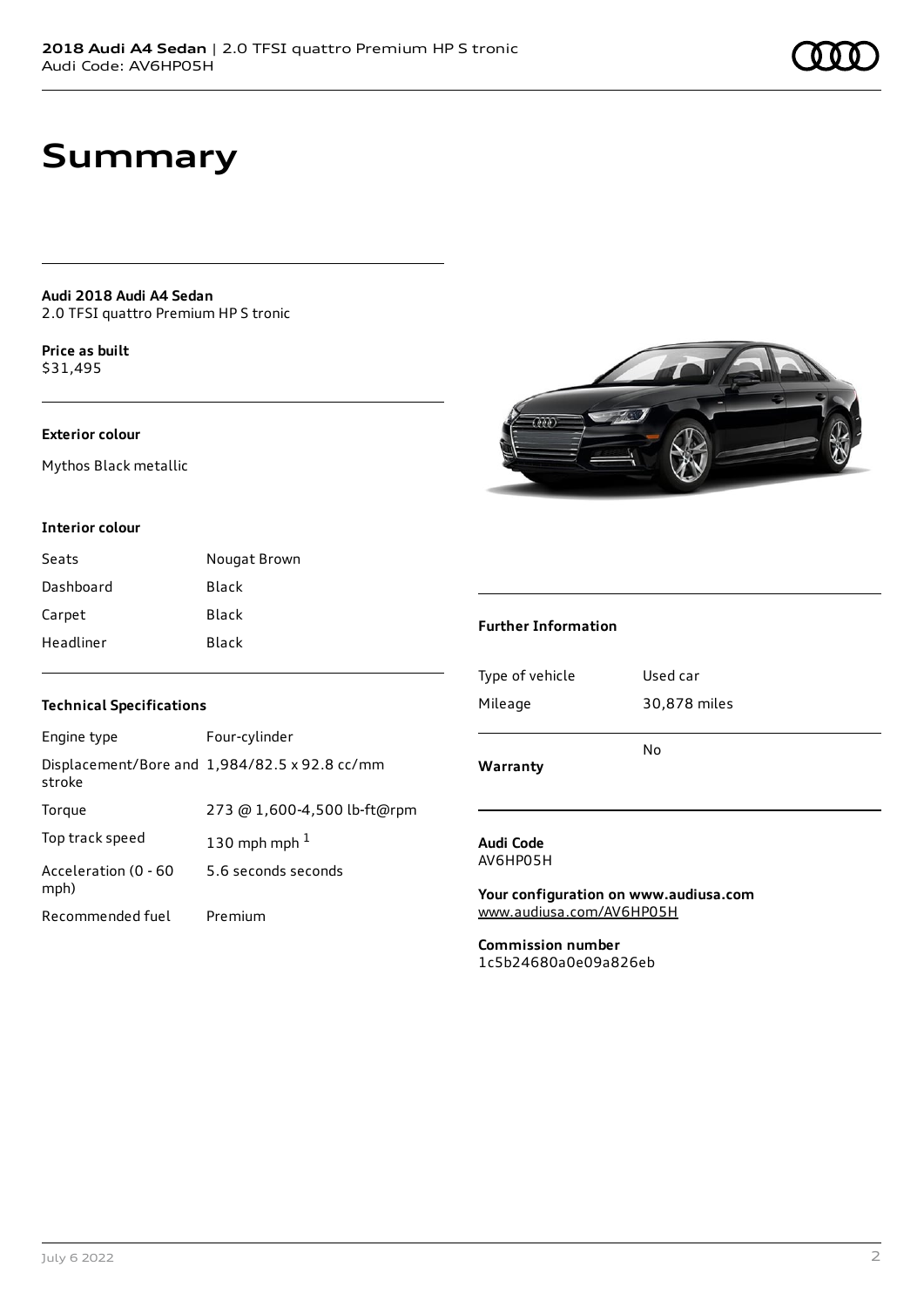# **Equipment**

Mythos Black metallic

Audi advanced key-keyless start, stop and entry

Power-adjustable, auto-dimming, heated exterior side mirrors with memory

Convenience package

Black cloth headliner

Color driver information system

SiriusXM® Satellite Radio



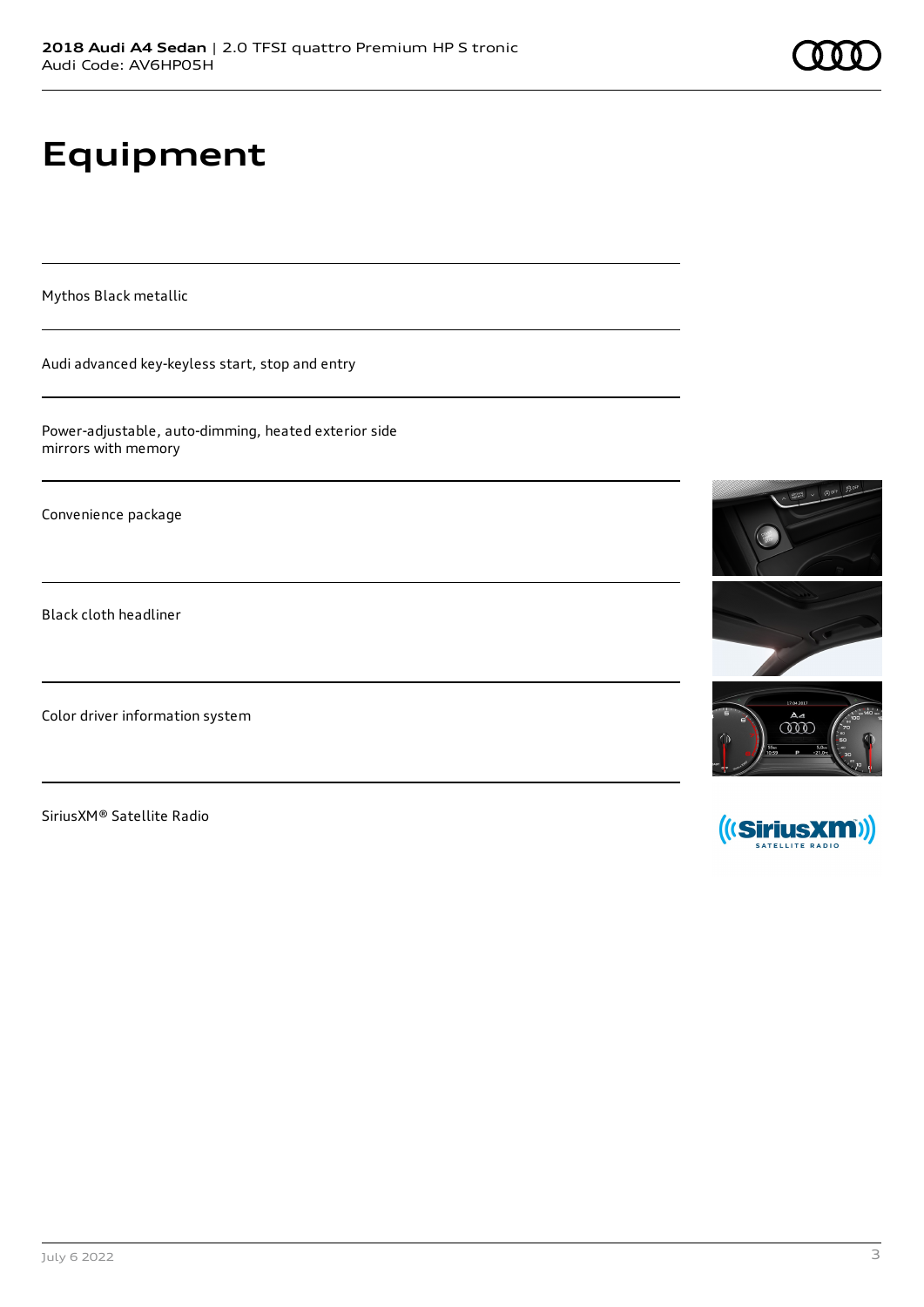| Driver and front-passenger dual-stage<br>airbags                    |
|---------------------------------------------------------------------|
| Electromechanical parking brake                                     |
| Cruise control with coast, resume and<br>accelerate features        |
| Garage door opener (HomeLink®)                                      |
| Integrated child door locks in rear doors                           |
| Electromechanical power steering                                    |
| Tire-pressure monitoring system                                     |
| Front thorax side airbags and Sideguard®<br>head curtain airbags    |
| Rain/light sensor for automatic windshield<br>wipers and headlights |
| Lower Anchors and Tethers for Children<br>(LATCH) in rear seats     |
|                                                                     |

### **Exterior**

| 0PO              | Dual exhaust outlets with chrome tips                    |
|------------------|----------------------------------------------------------|
| 1S1              | Car jack                                                 |
| 1BA              | Dynamic suspension system                                |
| 8IH              | Xenon plus headlights with LED daytime<br>running lights |
| HM <sub>2</sub>  | 17" 225/50 all-season tires                              |
| 8SP              | LED taillights with dynamic turn signals                 |
| 4KC              | Side and rear windows in heat-insulating<br>glass        |
| ONB              | S line <sup>®</sup> fender badge                         |
| 47F              | Black trim around exterior side windows                  |
| C <sub>4</sub> N | 17" 5-spoke-Y design wheels                              |

| VT5             | Aluminum door sill inlays with S badging                                            |
|-----------------|-------------------------------------------------------------------------------------|
| 9AQ             | Three-zone automatic climate control                                                |
| 417             | Auto-dimming interior rear view mirror with<br>digital compass                      |
| QQ1             | LED interior lighting package                                                       |
| 1 XW            | Three-spoke multifunction steering wheel<br>with shift paddles                      |
| 6F3             | Front center armrest                                                                |
| 4F2             | Electric tailgate/trunk lid release from inside                                     |
| 5XF             | Driver and front-passenger extendable sun<br>visors with illuminated vanity mirrors |
| 3 <sub>NT</sub> | Split folding 40/20/40 rear seatbacks                                               |
| 7HA             | Cloth interior on doors                                                             |
| N1F             | Leather seating surfaces                                                            |
| 4A3             | <b>Heated front seats</b>                                                           |
|                 |                                                                                     |

5TT Aluminum Ellipse inlays

**Interior**

QE1 Storage package

3FE Sunroof

## **Infotainment and Driver Assistance**

| 6K8             | Audi pre sense® basic and Audi pre sense®<br>city                                                                     |
|-----------------|-----------------------------------------------------------------------------------------------------------------------|
| 2H1             | Audi drive select                                                                                                     |
| 7W1             | Audi pre sense® basic                                                                                                 |
| UI <sub>2</sub> | Audi smartphone interface including Apple<br>CarPlay <sup>™</sup> and Google™ Android Auto™ for<br>compatible devices |
| KA <sub>2</sub> | Rear view camera                                                                                                      |
| 9VD             | Audi sound system                                                                                                     |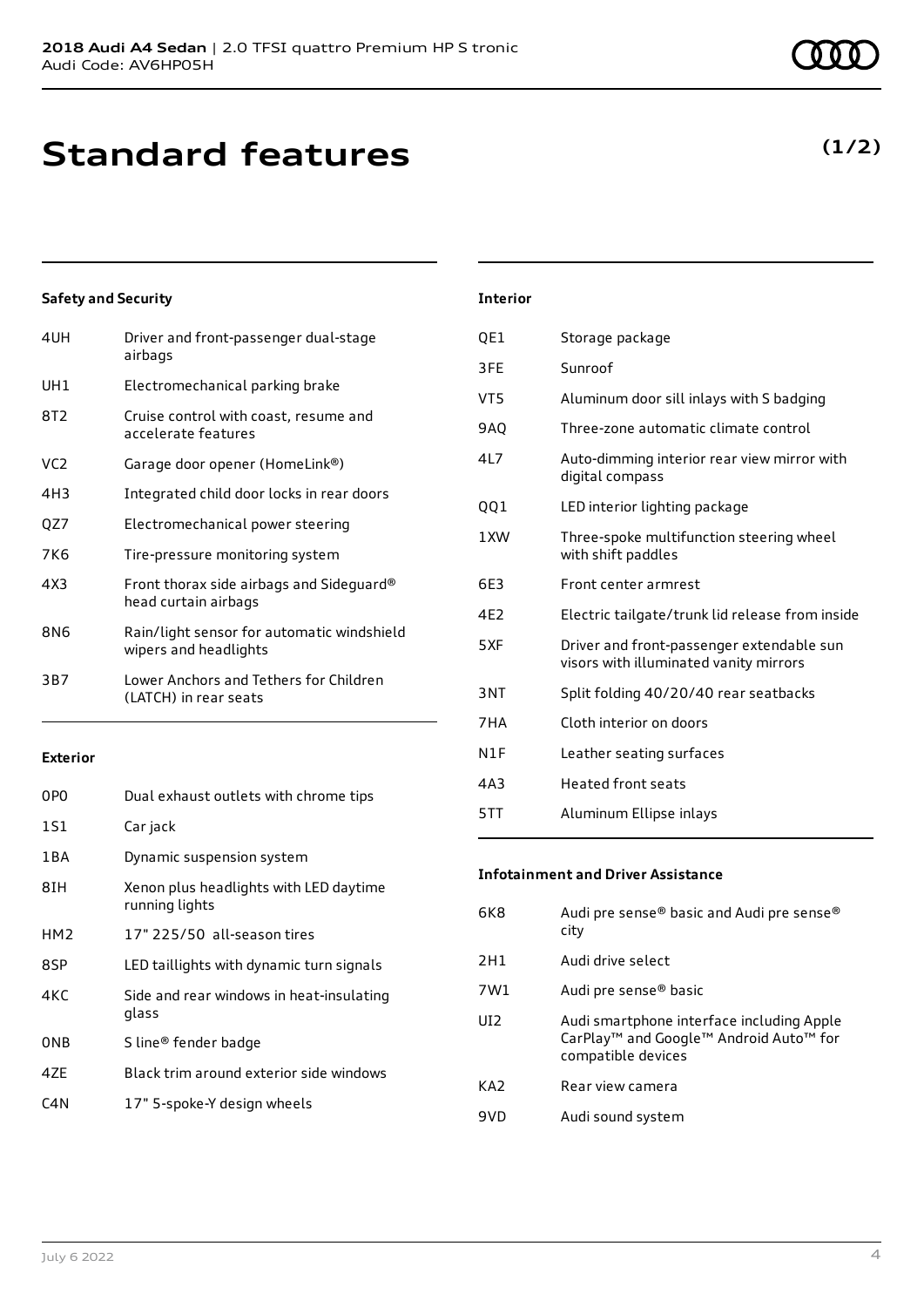**(2/2)**

# **Standard features**

## **Infotainment and Driver Assistance**

| 7UH | Connectivity package |  |
|-----|----------------------|--|
|     |                      |  |

- I8S MMI® radio
- 9ZX BLUETOOTH® wireless technology preparation for compatible devices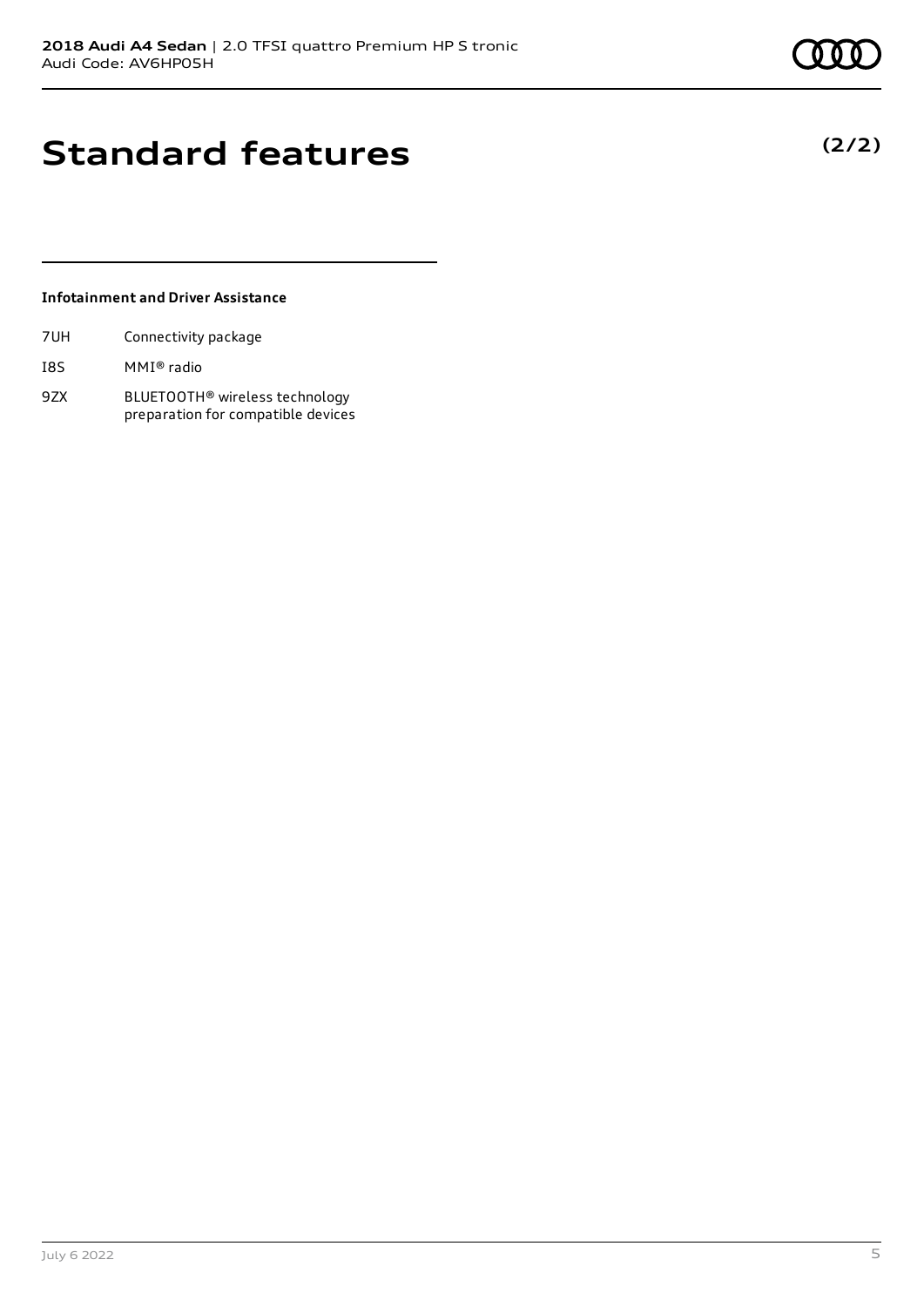# **Dealer remarks**

Audi Bridgewater & Audi Mendham are offering this 2018 Audi A4 in Mythos Black Metallic. This fully reconditioned A4 comes with the following features;

7-Speed Automatic S tronic, quattro, Nougat Brown/Black Leather.

Clean CARFAX. CARFAX One-Owner.

quattro

At Audi Bridgewater & Audi Mendham, we want to make it as easy as possible to get your next vehicle. AudiBridgewater.com 908-800-9000 AudiMendham.com 973-543-6000.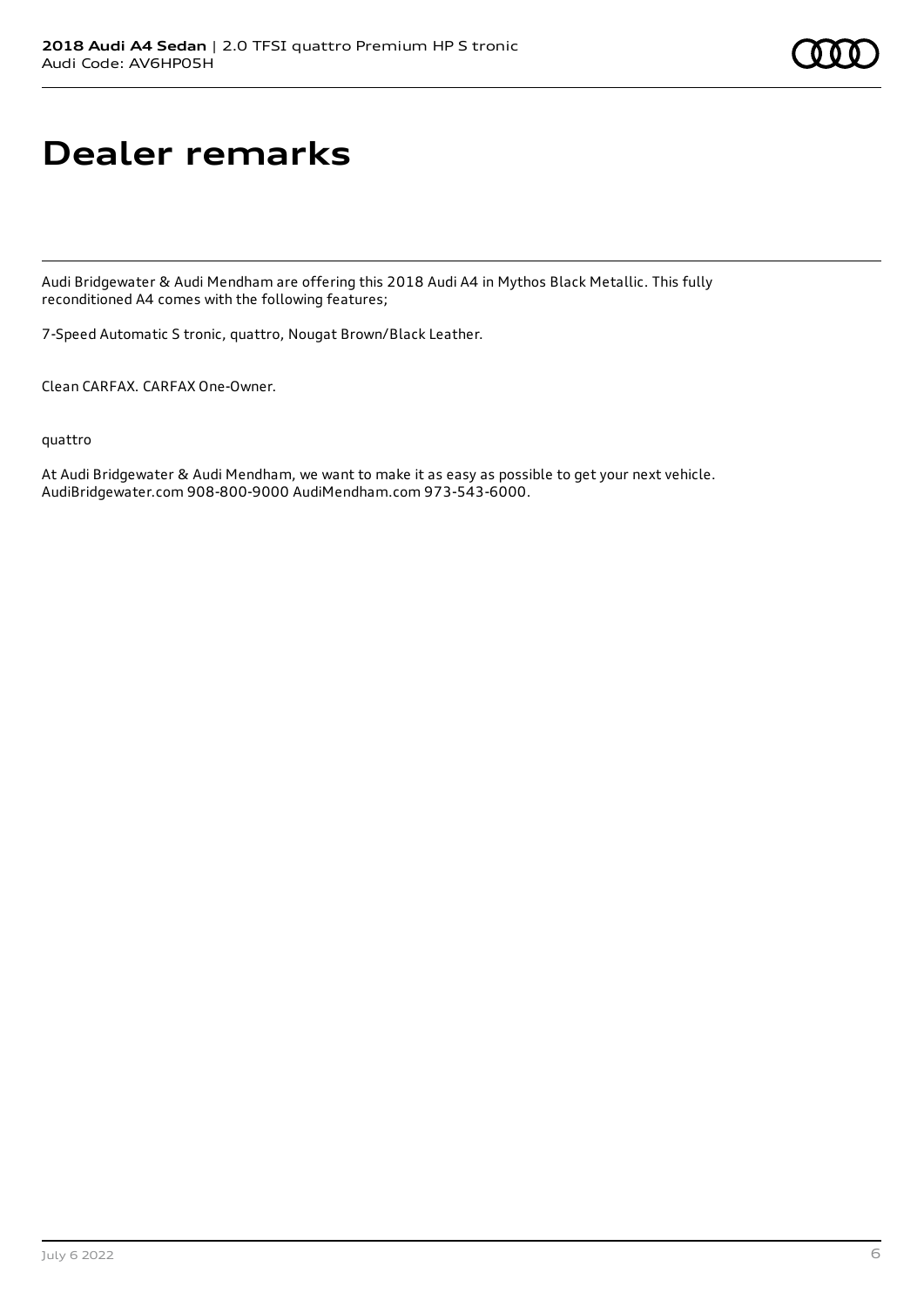# **Technical Specifications**

## **Engineering | Performance**

| Engine type                                 | Four-cylinder                                 |
|---------------------------------------------|-----------------------------------------------|
| Power Level                                 | 45                                            |
| Displacement                                | 2.01                                          |
| Max. output ps/hp                           | 252 @ 5,000-6,000 @ rpm                       |
| Torque                                      | 273 @ 1,600-4,500 lb-ft@rpm                   |
| Valvetrain                                  | 16 valve DOHC with Audi valvelift             |
| Acceleration (0 - 60<br>mph)                | 5.6 seconds seconds                           |
| Engine block                                | Cast-iron                                     |
| Induction/fuel injection Turbocharged/TFSI® |                                               |
| Cylinder head                               | Aluminum-alloy                                |
| stroke                                      | Displacement/Bore and 1,984/82.5 x 92.8 cc/mm |
| Top track speed <sup>1</sup>                | 130 mph mph                                   |

## **Electrical system**

| Alternator | 14 Volt - 110-150A  |
|------------|---------------------|
| Battery    | 12 Volt - 420A/70Ah |

## **Transmission | Drivetrain**

| 4.270:1                                                                                                     |
|-------------------------------------------------------------------------------------------------------------|
| 0.386:1                                                                                                     |
| 1.057:1                                                                                                     |
| Seven-speed S tronic <sup>®</sup> dual-clutch<br>transmission with quattro <sup>®</sup> all-<br>wheel drive |
| 0.738:1                                                                                                     |
| 2.190:1                                                                                                     |
| 1.517:1                                                                                                     |
| 2.750:1                                                                                                     |
| 3.188:1                                                                                                     |
|                                                                                                             |

### **Steering**

| Steering type                             | Electromechanical speed-sensitive<br>power steering system |
|-------------------------------------------|------------------------------------------------------------|
| Turning diameter, curb-38.1 ft<br>to-curb |                                                            |
| Steering ratio                            | 15.9:1                                                     |

#### **Suspension**

| Front axle | Five-link independent steel spring<br>suspension |
|------------|--------------------------------------------------|
| Rear axle  | Five-link independent steel spring<br>suspension |
|            |                                                  |

## **Brakes**

| Front brakes | 13.3 (ventilated disc) in |
|--------------|---------------------------|
| Rear brakes  | 13.0 (ventilated disc) in |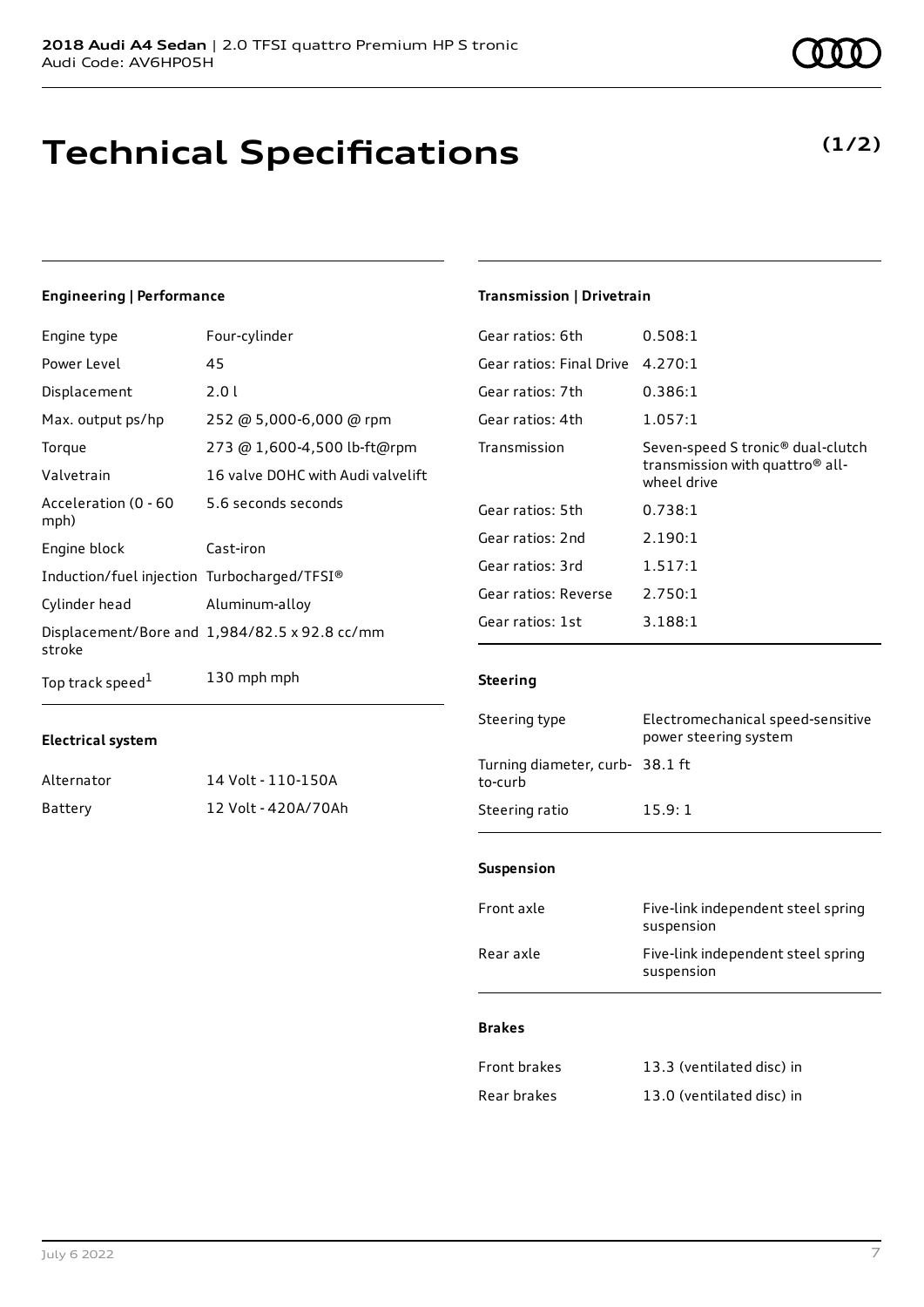## **Technical Specifications**

| <b>Body</b>                   |                                                           | <b>Interior measurements</b>              |         |
|-------------------------------|-----------------------------------------------------------|-------------------------------------------|---------|
| Material                      | Fully galvanized steel unibody with                       | Seating capacity                          | 5       |
|                               | aluminum hood and multistep anti-<br>corrosion protection | Shoulder room, rear                       | 54.5 ii |
|                               |                                                           | Head room with front<br>sunroof           | 38.9 ii |
| <b>Warranty   Maintenance</b> |                                                           | Leg room, rear                            | 35.7 ii |
| Warranty                      | 4-Year/50,000 mile Audi New                               | Shoulder room, front                      | 55.9 ii |
|                               | Vehicle Limited Warranty                                  | Head room with rear                       | 37.4 ii |
| Maintenance                   | 12-Month/10,000 mile (whichever                           | sunroof                                   |         |
|                               | occurs first) NO CHARGE first<br>scheduled maintenance    | Leg room, front                           | 41.3 ii |
|                               |                                                           | Cargo volume, rear<br>seatbacks up/folded | 13.0/   |

### **Exterior Measurements**

| Height                           | 56.2 in   |
|----------------------------------|-----------|
| Overall width without<br>mirrors | 72.5 in   |
| Length                           | 186.1 in  |
| Wheelbase                        | 111.0 in  |
| Drag coefficient                 | $0.27$ Cw |
| Overall width with<br>mirrors    | 79.6 in   |
| Track rear                       | 61.2 in   |
| <b>Track front</b>               | 61.9 in   |
| Curb weight                      | 3.626 lb  |

#### **Interior measurements**

| $322$ circle capacity                     |                      |
|-------------------------------------------|----------------------|
| Shoulder room, rear                       | 54.5 in              |
| Head room with front<br>sunroof           | 38.9 in              |
| Leg room, rear                            | 35.7 in              |
| Shoulder room, front                      | 55.9 in              |
| Head room with rear<br>sunroof            | 37.4 in              |
| Leg room, front                           | 41.3 in              |
| Cargo volume, rear<br>seatbacks up/folded | 13.0/NA cu ft, cu ft |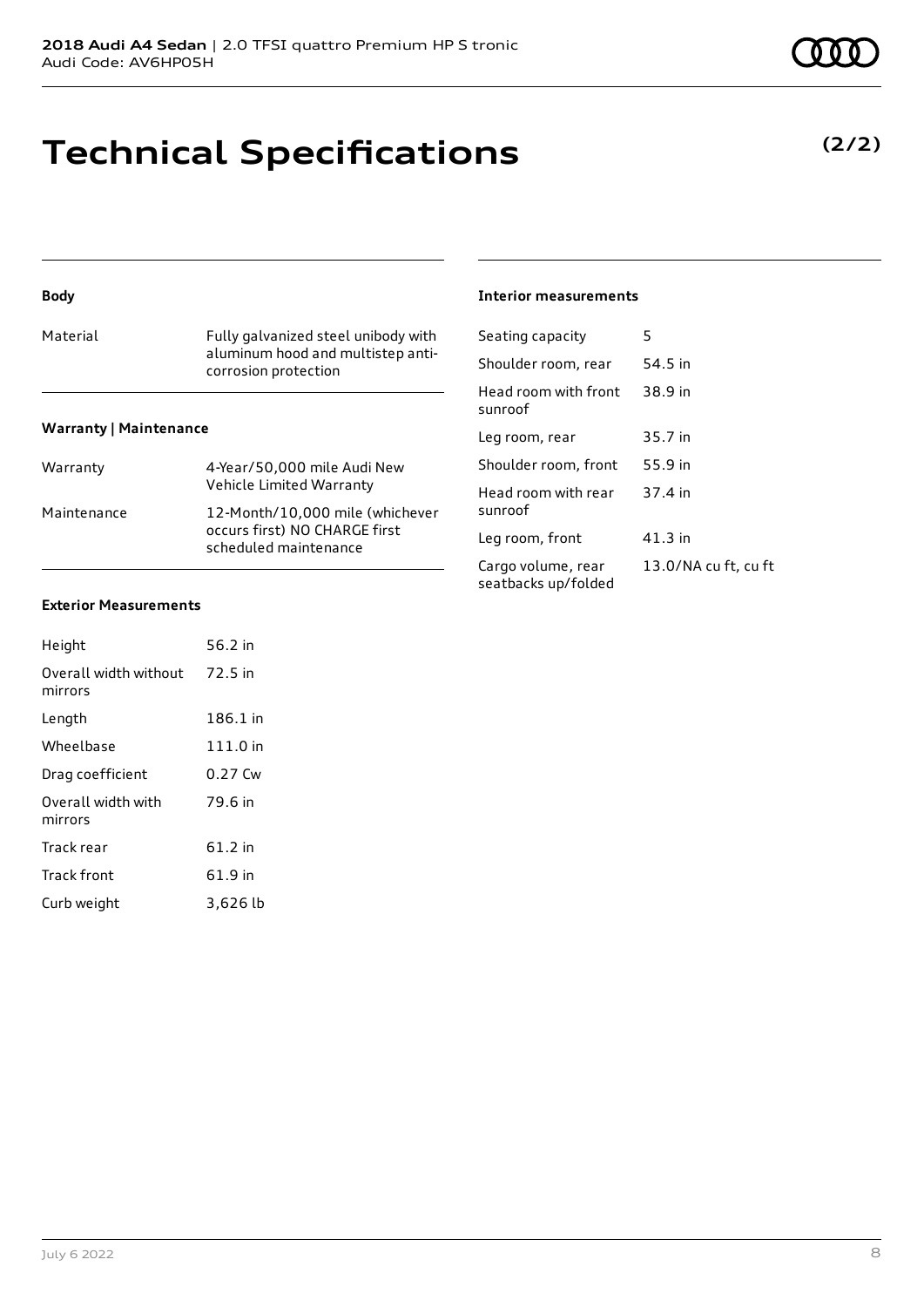

## **Consumption- and emission**

### **Consumption by NEDC**

| urban       | 24 mpg |
|-------------|--------|
| extra-urban | 31 mpg |
| combined    | 27 mpg |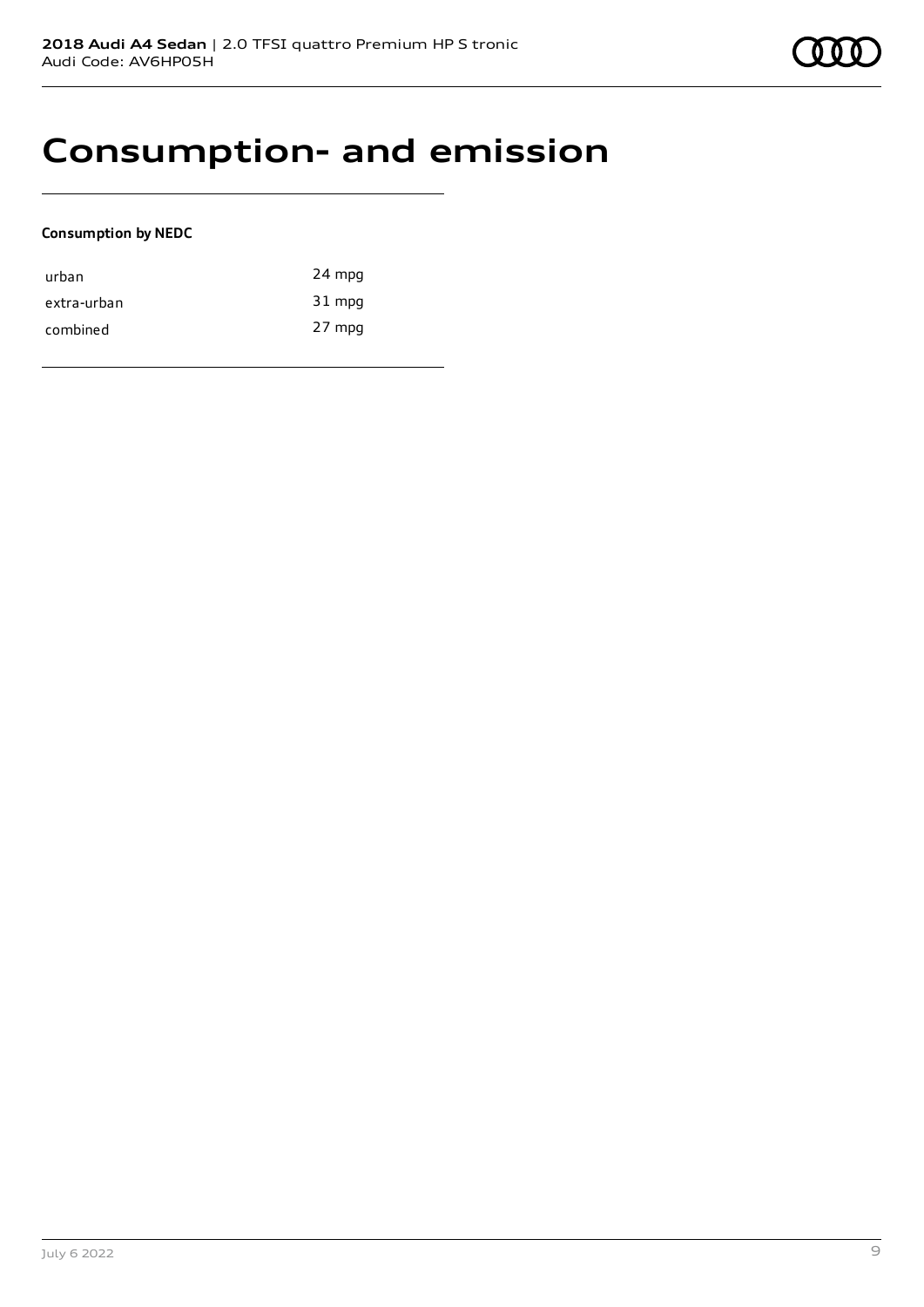

## **Contact**

Dealer **Audi of Mendham**

26 E Main St 07945 Mendham NJ

Phone: 9735436000 FAX: 9735438459

www: [https://www.mendhamaudinj.com](https://www.mendhamaudinj.com/)